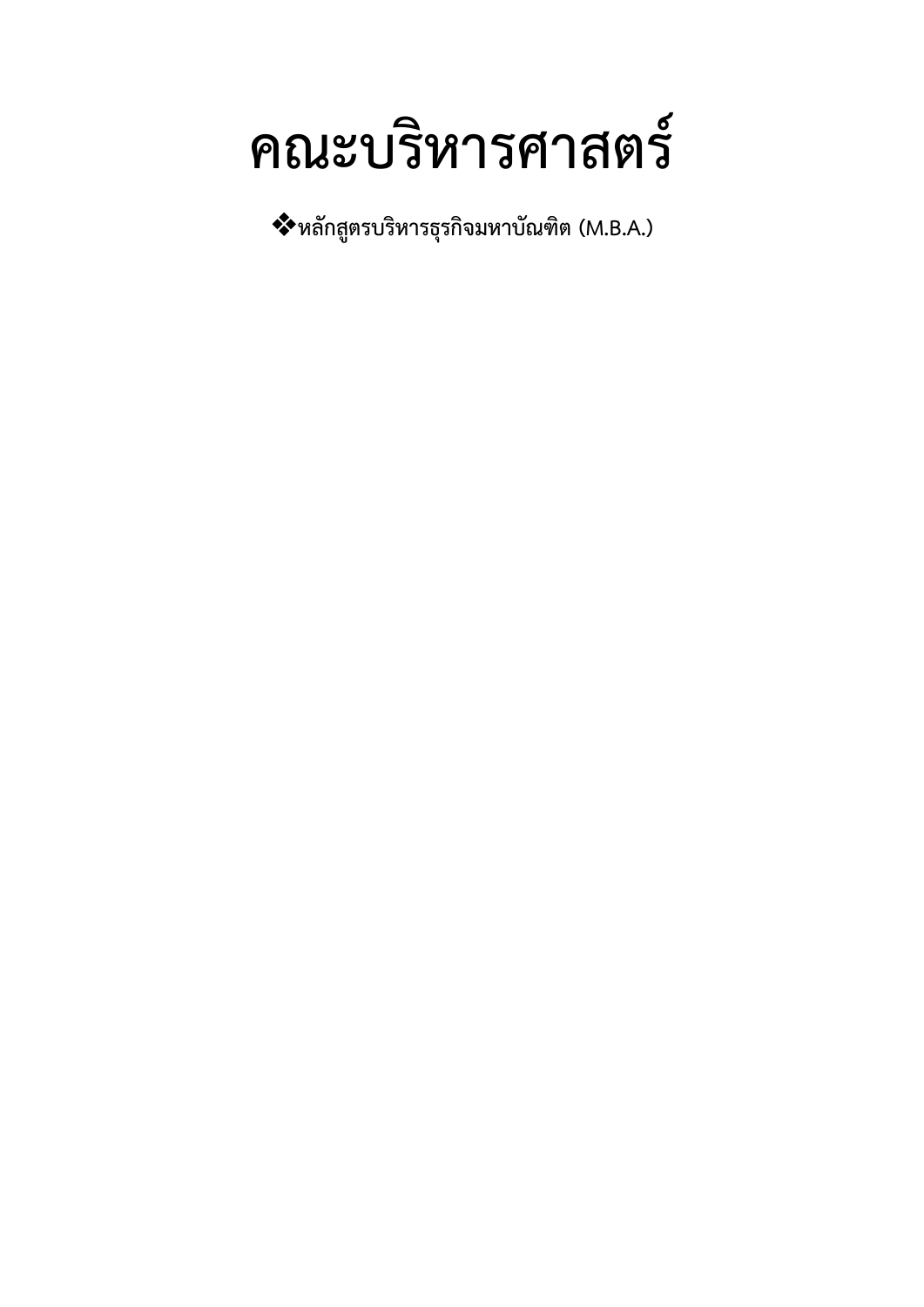## **หลักสูตรบริหารธุรกิจมหาบัณฑิต**

#### **Master of Business Administration**

|                                    | หลักสูตรระดับปริญญาโท                      |                       |             |    |          |  |  |
|------------------------------------|--------------------------------------------|-----------------------|-------------|----|----------|--|--|
|                                    | ชื่อหลักสูตร<br>บริหารธุรกิจมหาบัณฑิต      |                       |             |    |          |  |  |
|                                    | Master of Business Administration          |                       |             |    |          |  |  |
|                                    | ชื่อปริญญา                                 |                       |             |    |          |  |  |
|                                    | ชื่อเต็ม                                   | บริหารธุรกิจมหาบัณฑิต |             |    |          |  |  |
|                                    | Master of Business Administration          |                       |             |    |          |  |  |
|                                    | ชื่อย่อ                                    | บธ.ม.                 |             |    |          |  |  |
|                                    |                                            | M.B.A.                |             |    |          |  |  |
| โครงสร้างหลักสูตร                  |                                            |                       |             |    |          |  |  |
|                                    | แผน ก แบบ ก 2 จำนวนไม่น้อยกว่า 36 หน่วยกิต |                       |             |    |          |  |  |
|                                    | 1. หมวดวิชาเฉพาะ                           |                       |             |    |          |  |  |
|                                    |                                            | ก. กลุ่มวิชาบังคับ    |             | 18 | หน่วยกิต |  |  |
|                                    |                                            | ข. กลุ่มวิชาเลือก     |             | 6  | หน่วยกิต |  |  |
|                                    | 2. หมวดวิทยานิพนธ์                         |                       | จำนวน       | 12 | หน่วยกิต |  |  |
| แผน ข จำนวนไม่น้อยกว่า 36 หน่วยกิต |                                            |                       |             |    |          |  |  |
|                                    | 1. หมวดวิชาเฉพาะ                           |                       |             |    |          |  |  |
|                                    | ก. กลุ่มวิชาบังคับ                         |                       | จำนวน       | 18 | หน่วยกิต |  |  |
|                                    | ข. กลุ่มวิชาเลือก                          |                       | ไม่น้อยกว่า | 12 | หน่วยกิต |  |  |
|                                    | 2. หมวดการค้นคว้าอิสระ                     |                       | จำนวน       | 6  | หน่วยกิต |  |  |
|                                    |                                            |                       |             |    |          |  |  |

#### **รายวิชาในหลักสูตรบริหารธุรกิจมหาบัณฑิต**

| 1. หมวดวิชาเฉพาะ       |                                       |                         | 1702 823 | Hospitality Industry Management       | $3(3-0-9)$  |
|------------------------|---------------------------------------|-------------------------|----------|---------------------------------------|-------------|
| ก. กลุ่มวิชาบังคับ     |                                       |                         | 1705 851 | Social Media Management for           | $3(3-0-9)$  |
| แผน ก แบบ ก 2 และแผน ข |                                       | ี จำนวน 18 หน่วยกิต     |          | <b>Business</b>                       |             |
| 1700 806               | Business Research Methodology         | $3(3-0-9)$              | 1705 852 | Digital Economy                       | $3(3-0-9)$  |
| 1700 807               | Seminar I                             | $1(1-0-3)$              | 1706 861 | Application of Sufficiency            | $3(3-0-9)$  |
| 1700 808               | Seminar II                            | $1(1-0-3)$              |          | Economy for Business                  |             |
| 1701 811               | Organizational and Human Resource     | $3(3-0-9)$              |          | Management                            |             |
|                        | Management                            |                         | 1707 871 | Entrepreneurship and New              | $3(3-0-9)$  |
| 1701 812               | Proprietor and Strategic Analysis for | $3(3-0-9)$              |          | Venture Creation                      |             |
|                        | <b>Business Organization</b>          |                         | 1707 872 | Knowledge and Innovation              | $3(3-0-9)$  |
| 1702 821               | Modern Marketing Management           | $3(3-0-9)$              |          | Management                            |             |
| 1703 831               | Financial Planning, Investment and    | $4(4-0-12)$             | 1707 873 | Agribusiness and Local Products       | $3(3-0-9)$  |
|                        | Accounting system                     |                         | 1707 874 | Sustainable Business and Social       | $3(3-0-9)$  |
| ข. กลุ่มวิชาเลือก      |                                       |                         |          | Enterprise                            |             |
| แผน กแบบ ก 2           |                                       | ไม่น้อยกว่า 6 หน่วยกิต  | 1707 875 | Special Topics for Business           | $3(3-0-9)$  |
| แผน ข                  |                                       | ไม่น้อยกว่า 12 หน่วยกิต |          | Administration                        |             |
| 1701 813               | Distribution and Logistics Management | $3(3-0-9)$              |          | 2. หมวดวิทยานิพนธ์หรือการค้นคว้าอิสระ |             |
| 1701 814               | International Business Management     | $3(3-0-9)$              | 1700 881 | Thesis                                | 12 หน่วยกิต |
| 1701 815               | Quality Management and Improvement    | $3(3-0-9)$              | 1700 891 | Independent Study                     | 6 หน่วยกิต  |